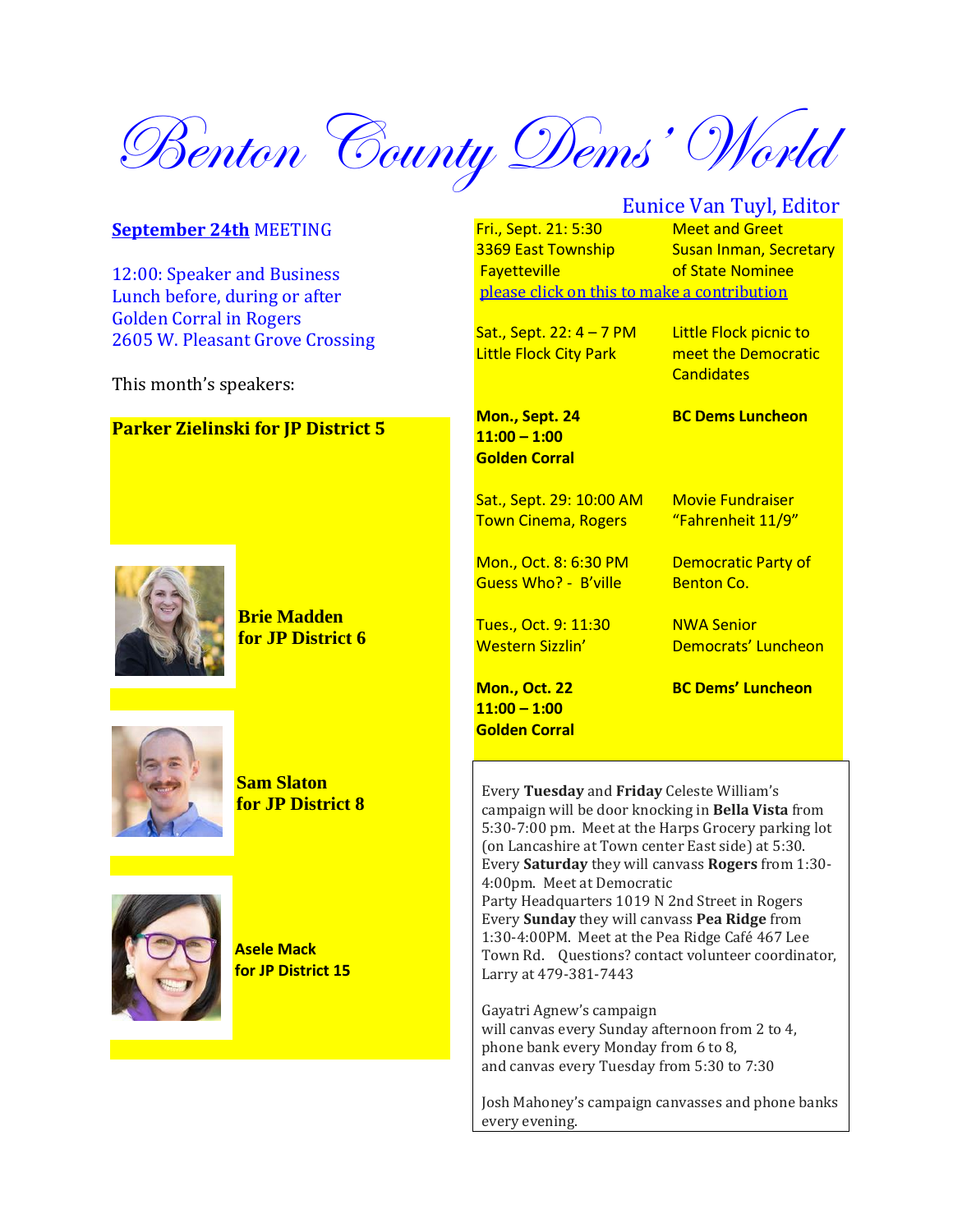**Brie Madden** is running for Justice of the Peace District 6. Brie has always felt a connection to civic duty and community and a call to run for local office. As a young athlete, her coaches and community leaders spoke to her about the importance of being a role model. She loved this responsibility and serving her community. In this way her social conscious was born and she determined to one day seek local office. And once she became a mother to two little girls, she better understood the urgency of having more women in office. She plans to use her experience as a corporate attorney, non-profit advocate and mother, to work harder than anyone else for her constituents. She is a natural born advocate and a professionally trained one, thanks to law school and her work with local non-profits, and motherhood has taught her a whole new level of advocacy. With that experience, she is determined to be a visible and involved leader for her district.

++++++++++++++++++

A Natural State native raised in Little Rock, **Sam Slaton** is a husband, father, advocate, and educator. While pursuing his MFA in New York City, Sam got a crash course in community organizing by collecting signatures in support of infrastructure improvements that would make it safer and easier for people to use bicycles for transportation. That initial experience in the collective pursuit of positive change put Sam on a path of deepening civic engagement that is culminating in his bid for Justice of the Peace in Benton County´s 8th district. As Justice of the Peace, Sam looks forward to drawing on his background in communications and marketing for social causes to proactively engage his constituents in the decision-making process in a manner that takes into consideration the past, present, and bright future of Benton County. His goal is to make Bentonville, his son´s hometown, the best it can be. Sam Slaton Phone | 501-831-5389

Donate to the #Slaton8 Campaign for a Better Benton County

++++++++++++++++++

**Asele Mack** for Benton County Justice of the Peace, District 15:

I am a community college librarian who helps people and evaluates information for objective decisions—just the skills you want in your Justice of the Peace, responsible for county budget and operations. A naturalized citizen who came to the United States from Russia almost 25 years ago, I do not take democracy for granted and appreciate free elections and public participation in politics. In my three years in Benton County I've met too many Democrats who are unaware of how many likeminded neighbors they have. My message to them is: you are not alone! Your vote counts - there are enough of us to make a difference.

Values of equality, inclusion, and fairness guide my work for our community. I will represent everyone in Benton County: lifelong residents and transplants, the financially secure and the struggling, citizens and immigrants, and everyone in between.

Elect a Librarian and Make America Read Again!

#### ++++++++++++++

As a small business owner and practicing attorney, **Matt Kezhaya** commits to bring tenacity and honesty to the Quorum Court. (He is unable to attend because he is in St. Louis arguing before the Eighth Circuit, to return late evening on September 27.)

The majority of the U.S. Senate now represents 18% of the population.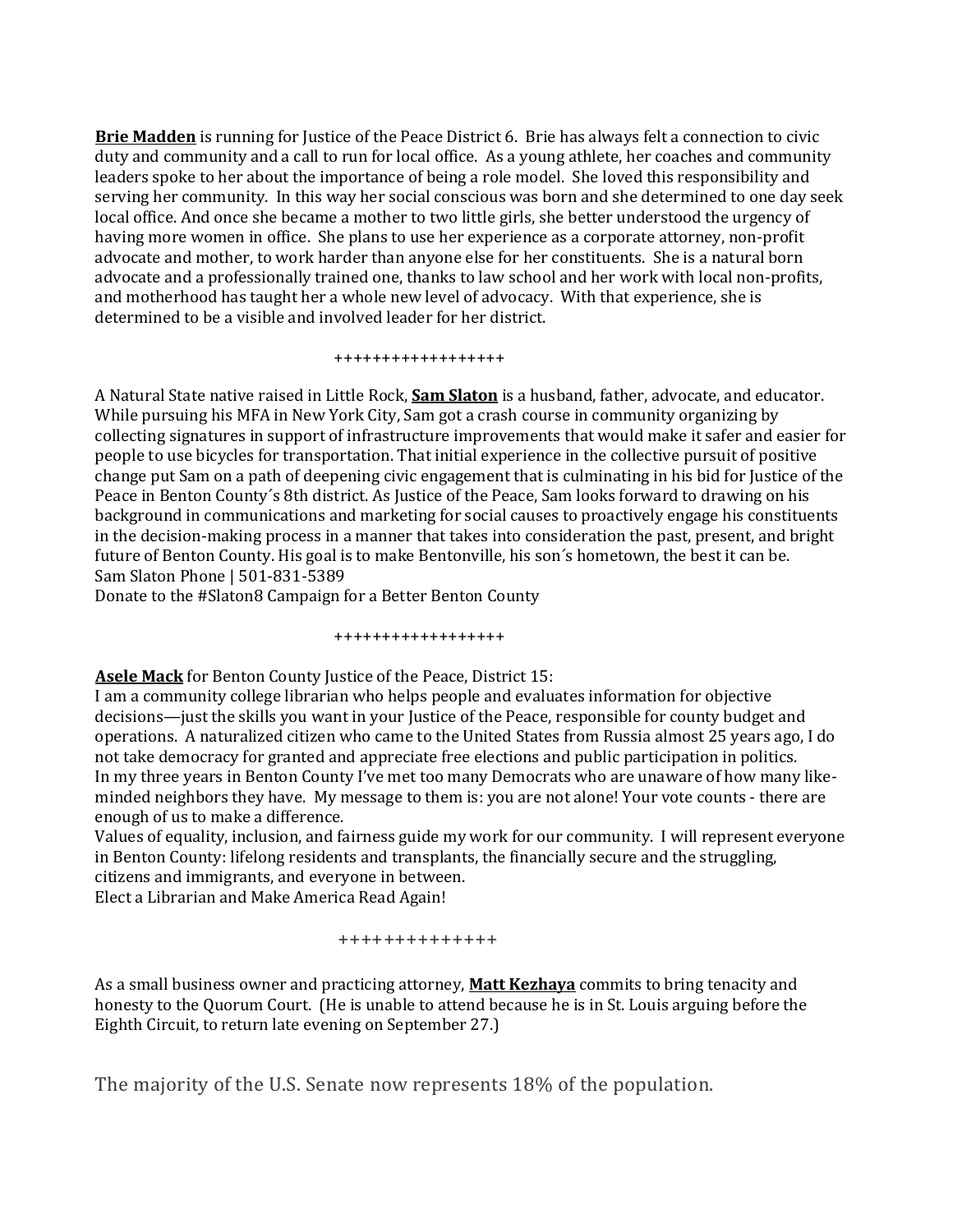People are inclined to believe false news 20% of the time.

# **Richard A. Bland, President**

Unity made a rare appearance in Washington last month as longtime U. S. Senator John McCain was laid to rest. Major figures of both parties and most ideologies came together to honor a hardworking public servant. America was honored as a result. McCain was the 30th individual to lie in state in the Capitol rotunda. Henry Clay, also a senator and a frequent contender for the presidency, was the first. Reflecting on the lives of the two, both seen as compromisers, might be instructive.

If you weren't watching politics carefully from 1812 until 1852, Henry Clay was first a Democratic-Republican and a follower of Jefferson and Madison. Later, when the Democratic-Republicans split into Democrats (Jacksonians) and Whigs, Clay emerged as leader of the Whigs. He is remembered as the Great Compromiser, author of the Missouri Compromises of 1820 and 1821, the Compromise Tariff of 1833 (during the South Carolina Secession crisis), and the monumental Compromise of 1850. These compromises did not solve the underlying regional division, but did postpone actual conflict until the North had industrialized and was strong enough to hold the Union together by force. His most famous quote was, "I'd rather be right than President."

It happens that as John McCain lay dying, I learned of a new biography of Henry Clay, published in June of this year, by Oxford University Press, and written by James C. Klotter. Klotter is state historian of Kentucky and has been working on this book for 14 years. His working title had been Henry Clay: The Great Rejected, which reflects the central theme of the book, an attempt to explain why Clay, who ran numerous times, often in close contests, never achieved the prize. The title of the published work is Henry Clay: The Man Who Would be President.

Like McCain, Clay could disagree with his own party. In 1843, Clay and his congressional followers read John Tyler, who had been elected as Vice-President on the Whig ticket and became President upon the death of William Henry Harrison, out of the party. McCain withdrew his support of his party's 2016 nominee after the Billy Bush tape surfaced. Both men reached across the aisle. McCain's closest friends in the Senate included Joe Biden and Joe Lieberman. Clay and Democrat Martin Van Buren appeared to have remained personal friends despite deep partisan differences; they were even accused of "colluding" with each other when they tried to neutralize the Texas annexation issue during the 1844 campaign. They were rewarded by both losing their parties' nominations for President.

Until the Civil War, the Jacksonian populists prevailed. Then much of Clay's American System was adopted, supported by Abraham Lincoln who had also been a Whig until the party disintegrated in the mid-1850s. Take a look at Klotter's book. Much of what happened during Clay's time mirrors what is happening now. The country did eventually recover.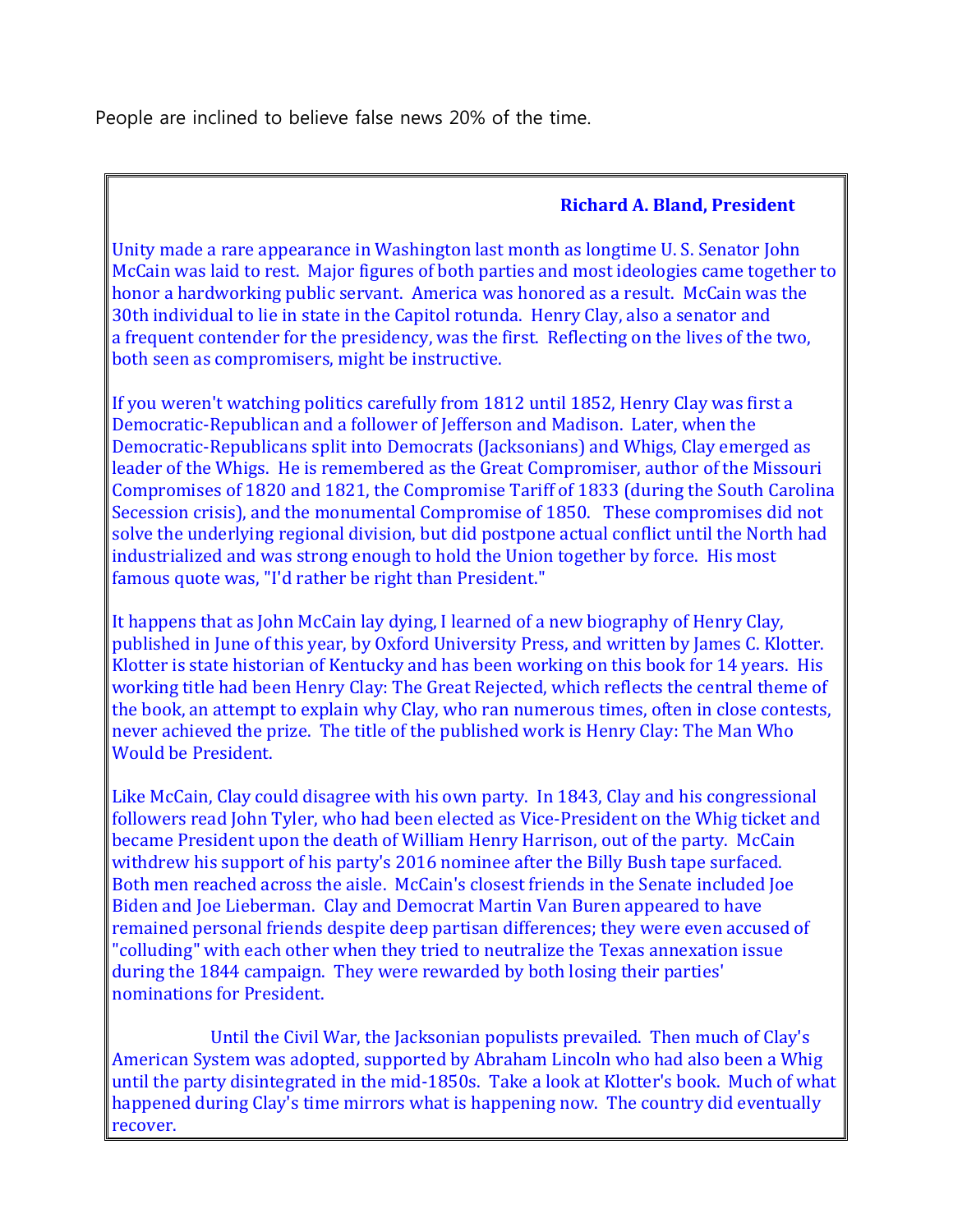### **BENTON COUNTY DEMS' General Meeting Aug. 27, 2018 Golden Corral in Rogers.**

President Richard Bland called the meeting to order at 12:05. He welcomed new attendees, guests and visitors. Mary Ann Boyer led us in the pledge of allegiance.

Suzanne Miltich introduced candidate Kati McFarland who is running for State Representative in District 90 and candidate Rey Hernandez who is running for Benton County Assessor. They each gave a brief update on their campaigns.

The minutes and treasurer's reports for the August meetings were approved unanimously.

Thurman Metcalf from the DPBC announced that he has Little Flock tickets for \$10.00 each and sponsorships from \$50.00 to \$1000.00. You may also purchase tickets at the Democratic Headquarters located at 1019 North 2nd street in Rogers. The Little Flock picnic will be held September 22, from 4:00 to 7:00 and most Democratic candidates will be in attendance.

Connie Hoffman was present from the DPBC to sign up volunteers to work at the Democratic Headquarters. You may call Connie at 479-986-0714. Times are 10:00 to 2:00 and 2:00 to 6:00.

Richard announced that National Voter Registration Day is September 25 and the last day to register to vote is October 9.

The nominating committee (Dr. Reese, Bill Beck and Harrell Simpson) is still looking for Democrats willing to serve as officers or standing committee members for 2019.

Bill Beck reported on the fund-raising movie "Fahrenheit 11/9" by Michael Moore. It will be held on September 29 at Rogers Town Cinema and tickets are still \$15.00.

Hal Spangenberg donated a framed drawing of the Clintons by Wanda Rowe. It will sell at a silent auction at the Little Flock picnic and the money will go to candidates.

Blanca Estevez thanked those who helped with the Back Pack program for Decatur Schools. She announced the Fafsa program at 5:00 on Oct 8th and Give Back Baskets on Nov. 18 at Decatur HS.

Larry Concannon, Field Director for Celeste Williams, will have a Yard Sign Rollout on Sept 8th at One South Brent Lane in Bella Vista.

Rey Hernandez and Jon Comstock will have an event Sept 8th at 5:30 at the Fire Dept. in Garfield.

Diego Quienones was introduced as a hire by the Democratic Party of Arkansas to introduce an outreach program for Hispanics.

Joel reminded everyone that more information on upcoming events is at www.bcdems.org.

Speakers at our September 24th meeting will be candidates for Justice of the Peace.

Richard reminded everyone that blue bowl donations go to our treasurer for distributions among candidates, and tips for the server may be left on the table

#### **Submitted by Temp. Secretary: Betty Cauldwell**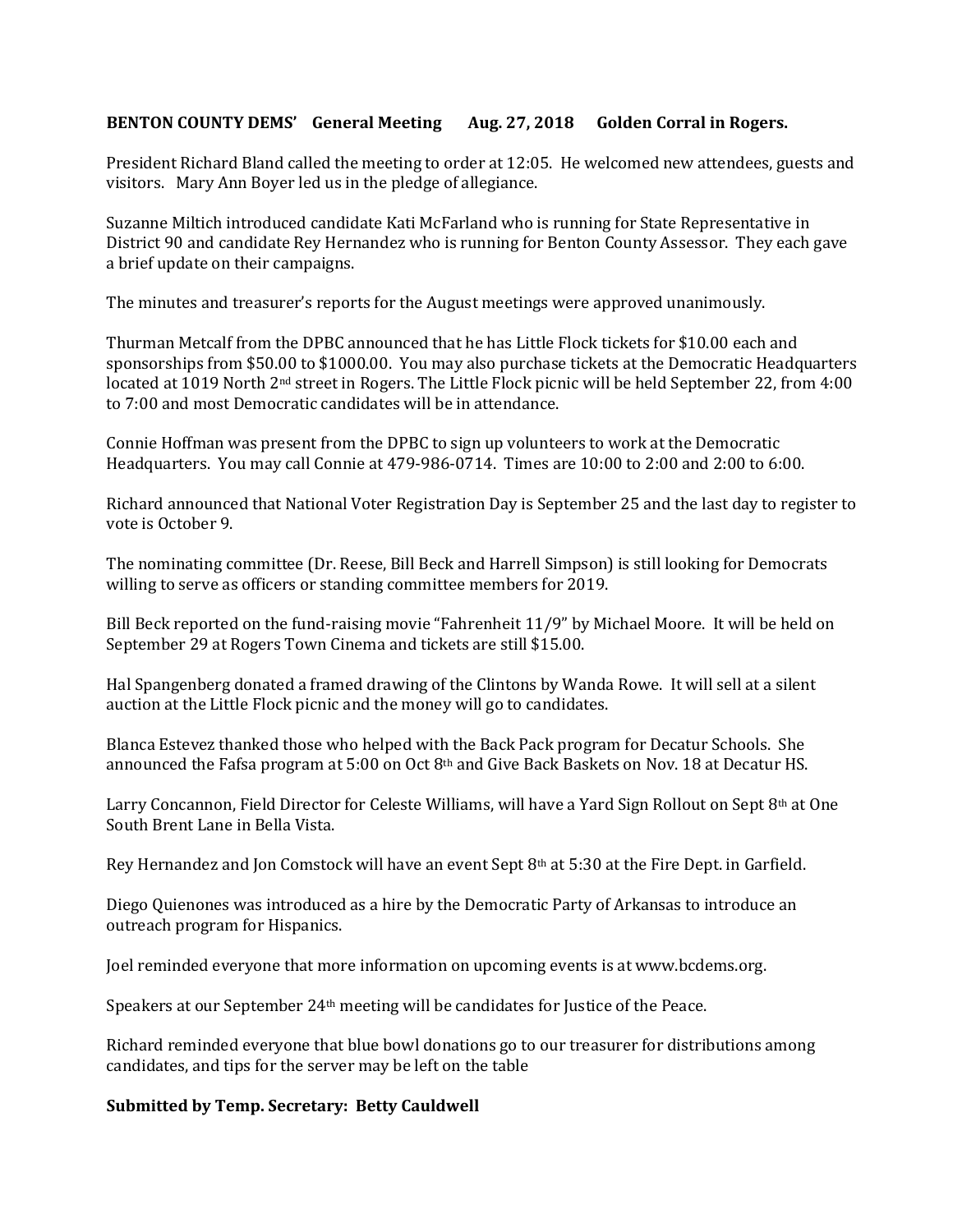| <b>Treasurer's Summary Aug., 2018</b> |                             |                     |           | by David Cauldwell, Treasurer            |                                 |
|---------------------------------------|-----------------------------|---------------------|-----------|------------------------------------------|---------------------------------|
| <b>Beginning Balance:</b>             |                             | \$3,516.48          |           |                                          |                                 |
| Income:                               | <b>Blue Bowls:</b><br>Dues: | \$134.00<br>\$70.00 | Expenses: | Meeting lunches:<br>Postage<br>Website   | \$9.84<br>\$30.85<br>\$61.96    |
|                                       | Total:                      | \$204.00            |           | <b>Supplies</b><br>Little Flock<br>Total | \$82.44<br>\$150.00<br>\$335.09 |
| <b>Ending Balance:</b>                |                             |                     |           | \$3,385.39                               |                                 |

There are two ways to be fooled: One is to believe what is not true; the other is to refuse to believe what is true. Soren Kierkegaard

## "Facts do not cease to exist because they are ignored." Aldous Huxley

Except in the Orwellian world where you're told not to believe what you see and hear unless it comes from the supreme overlord.

Nothing is more corrosive to democracy than the idea that there is no such thing as facts or the truth. Convincing the public that they cannot believe what they see with their own eyes or what they learn from a free press is what authoritarian rulers around the world try to persuade their people. And no one has told more falsehoods than the President himself. No wonder he views a free press as the enemy, and why we must protect the First Amendment at all costs.

"Trump's acid-tongued Twitter feed and his public remarks are gushers of lies, falsehoods and exaggerations. As of Aug. 1, The Post's indefatigable Fact Checker column [had counted](https://www.washingtonpost.com/news/fact-checker/wp/2018/08/01/president-trump-has-made-4229-false-or-misleading-claims-in-558-days/?utm_term=.9d3ec79f5d5a) a staggering 4,229 false or misleading claims by the president since he took office.

How can this not have a corrosive effect on our democracy? We are accustomed to politicians who shade the truth and spin the facts, but now we have a president who ignores unpleasant truth and rejects unflattering facts. Whether this is a diabolical plan to delegitimize critics or a reflection of Trump's narcissism, the damage is the same. As a society we become less able to believe, less able to trust.

Truth *is* truth — and worth fighting for. " [Eugene Robinson](https://www.washingtonpost.com/opinions/truth-isnt-truth-is-the-trump-eras-epitaph/2018/08/20/560b7b28-a4ad-11e8-8fac-12e98c13528d_story.html?noredirect=on&utm_term=.04f4170e6341) at *The Washington Post*

# **Let's make truth great again!!**

The constitutional system (the founders) created was based on a rational system of checks and balances to guard against the possibility, in the words of Alexander Hamilton in 1792, if a man "unprincipled in his private life" and "bold in his temper" one day arising who might "flatter and fall in with all the nonsense of the zealots of the day" in order to embarrass the government and "throw things into confusion that he may ride the storm and direct the whirlwind." Even so he did not foresee the checks would no longer check, and the balances would no longer balance. John Brummett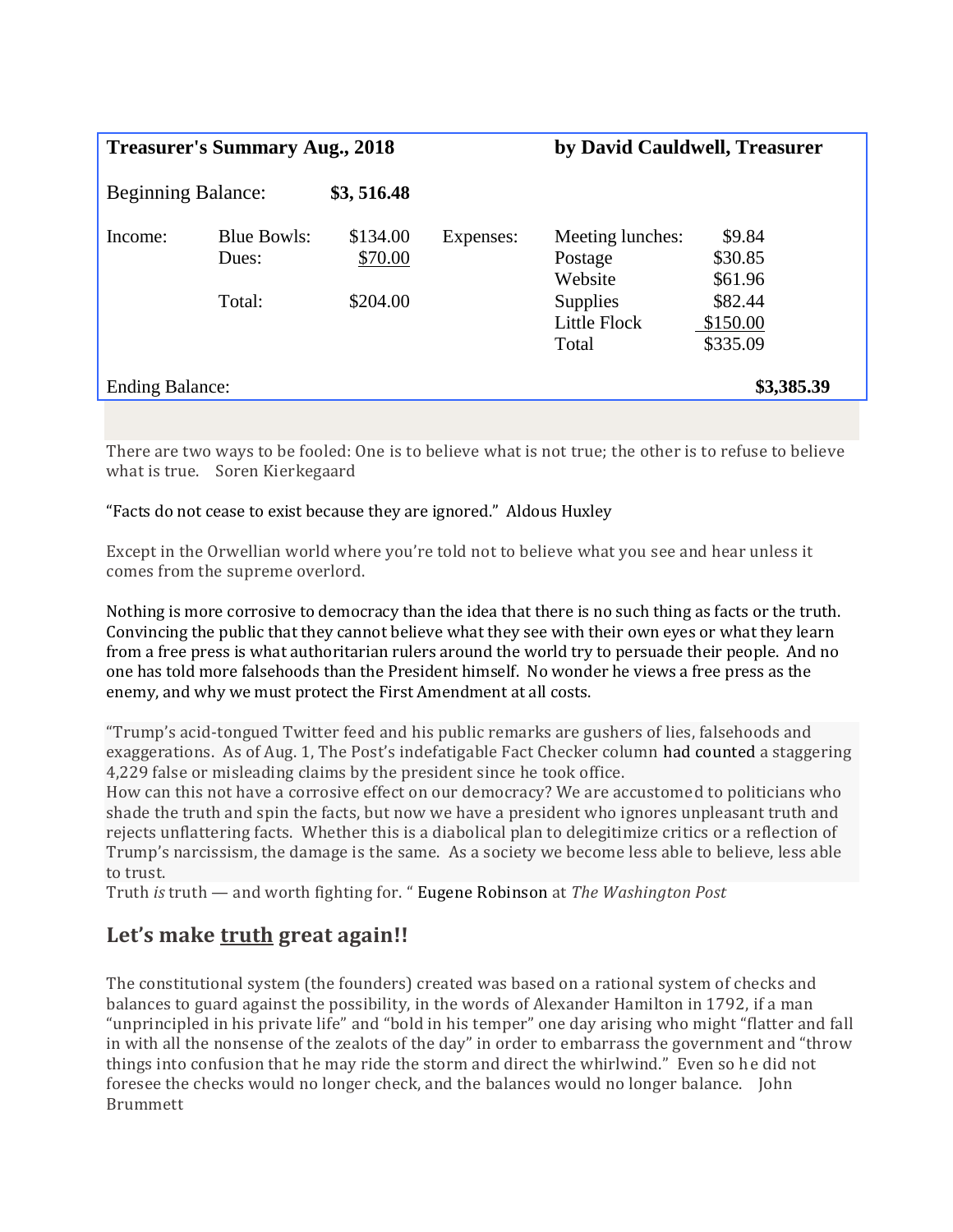Nothing is more responsible for the good old days than a bad memory. Franklin Pierce Adams Michigan: Democratic students at the University of Michigan and Michigan State University have filed a federal lawsuit against Republican Secretary of State Ruth Johnson over a state election law that requires voters to register at the address on their driver's license, even if that address doesn't match their residence at school. The law also requires those who register by mail or through a third-party voter registration drive to cast their first ballot in-person instead of by absentee. The Supreme Court ruled in a 1979 case that college students have the right to vote at their school or at their parents' permanent address.

A federal court has ruled that it was "arbitrary and capricious" for Education Secretary Betsy De Vos to delay an Obama-era rule meant to protect students swindled by for-profit colleges.

The government's top official overseeing the \$1.5 trillion student-loan market resigned in protest last month, citing what he said is the White House's open hostility toward protecting the nation's millions of student loan borrowers. Mick Mulvaney downgraded its mission this summer and moved it under the umbrella of consumer education instead of enforcement. AP

A Senate committee was supposed to be taking action on a bipartisan bill to protect elections from interference, but it didn't happen. Why? There's no official explanation, but Yahoo News reports that the White House blocked the Secure Elections Act.

The bill is sponsored by Republican Sen. James Lankford and co-sponsored by fellow Republican Sens. Lindsey Graham and Susan Collins, as well as Democratic Sens. Amy Klobuchar and Kamala Harris.

As it currently stands, the legislation would grant every state's top election official security clearance to receive threat information. It would also formalize the practice of information-sharing between the federal government—in particular, the Department of Homeland Security—and states regarding threats to electoral infrastructure. A technical advisory board would establish best practices related to election cybersecurity. Perhaps most significantly, the law would mandate that every state conduct a statistically significant audit following a federal election. It would also incentivize the purchase of voting machines that leave a paper record of votes cast, as opposed to some all-electronic models that do not.

But apparently the White House doesn't like something in there. How … interesting that Donald Trump doesn't want to respond to questions about whether he benefited from Russian interference in the 2016 elections by doing everything he can to prove that in 2018 and 2020, his and other Republican victories aren't under the same shadow.

Between the Forbes 400's first computation in 1982 and today, the wealth of the 400 **increased 29 fold**, from \$93 billion to \$2.7 trillion. During this time many millions of hardworking citizens remained stuck on an economic treadmill. During that period, the tsunami of wealth did not trickle down. It surged up.

The Equal Employment Opportunity Commission has a backlog of cases that runs into **the tens of thousands.**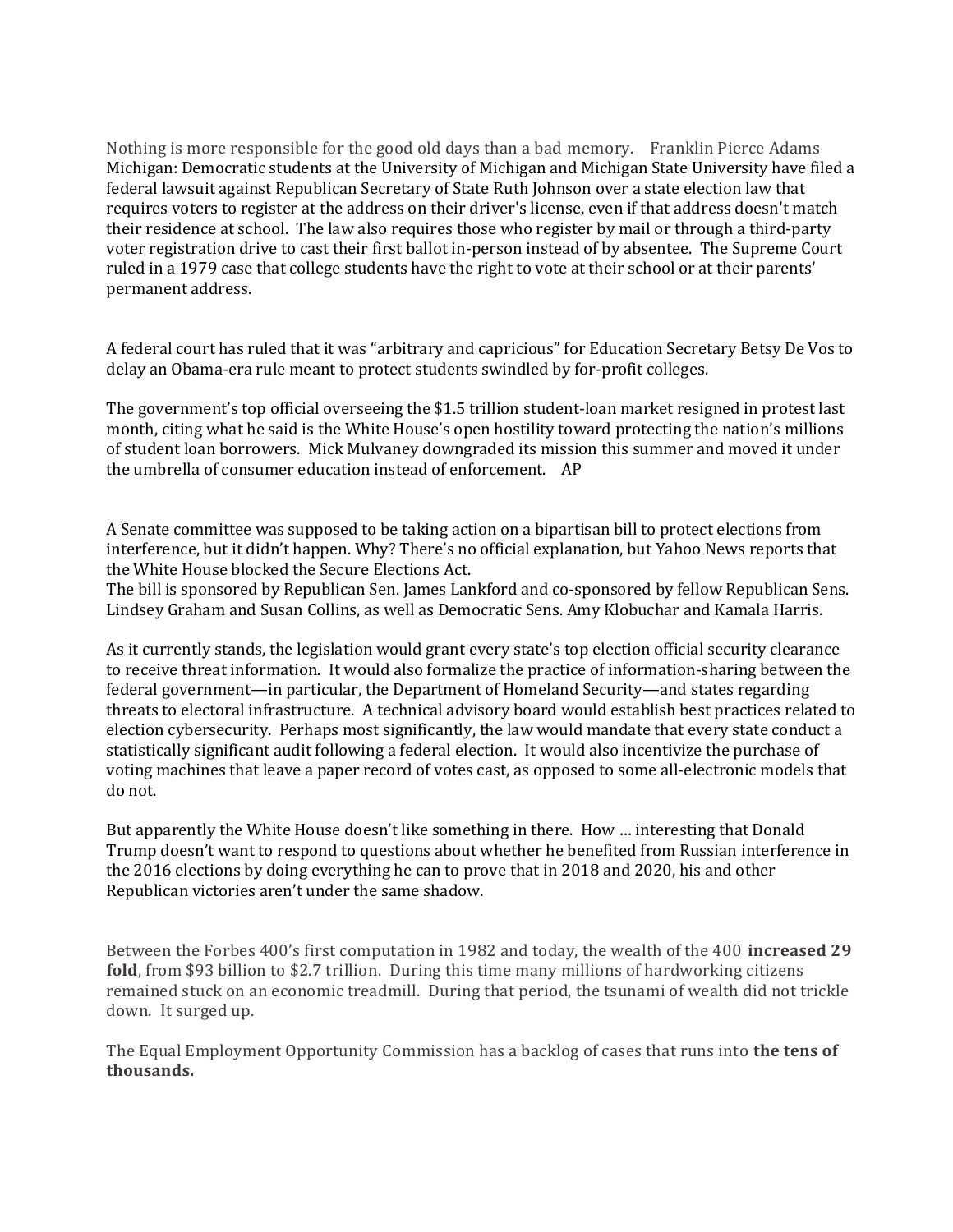

## **Women in the Military During World War II**

Before entering World War II, the U. S. started preparing. Before this time many were not willing to allow women into the forces, but Eleanor Roosevelt began advocating for women to have a greater role. Thousands had worked as nurses in the Army, Marines, and Navy nursing corps during WWI, but they had not fought. In May 1941, Congresswoman Edith Nourse Rogers of Massachusetts introduced a bill to create a women's auxiliary army, although it took Congress a year to approve it. The bill allowed women to volunteer for women's units attached to the military. Its goal was to fill non-combat roles (a wide variety of jobs including cook, secretary, and mechanic), which would free up men for combat.



In May, 1942, the **W**omen's **A**uxiliary **A**rmy **C**orps was created and attached to, but not integrated into the Army. In 1943, the name changed to the **W**omen's **A**rmy **C**orps , when the group was given full military status. The Navy formed the **W**omen **A**ccepted for **V**olunteer **E**mergency **S**ervice and the Marine Corps Women's Reserves were formed in July, 1942, although it would take months before women were able to join. The Coast Guard created the **SPAR**s, short for their motto "Semper Paratus" meaning "Always Ready", in February, 1943. The Air Force, still part of the army, did not accept women into its ranks. Instead civilian women were employed to fly planes from production plants to



bases in the US. These women were not given military status in wartime, but President Jimmy Carter recognized their military status in 1977.

Each of the women's groups had different entry requirements. The WAVES only accepted women between 20 and 36, while the WAC allowed women up to 50. Although women were given new opportunities and filled over 200 different kinds of non-combat roles, there was still segregation and racism in the groups. Initially, the WAC was the only women's organization that allowed African American women to serve and their number was limited to a 10% quota. This cap was set by the military to reflect the proportion of black civilians to the total U.S. population. After they gained entrance to the WAC, they often faced discrimination. Japanese American women also faced discrimination. They were barred from serving with the WAC until November, 1943 and the navy banned them

from serving during wartime. Many other ethnic groups also volunteered for the forces including Native American and Chinese American women.

Women often had to fight negative portrayals of their involvement in the military. Many people questioned the women's character and morality. As a result, women were urged by military officials to maintain their "feminine" appearance by wearing makeup and nail polish.